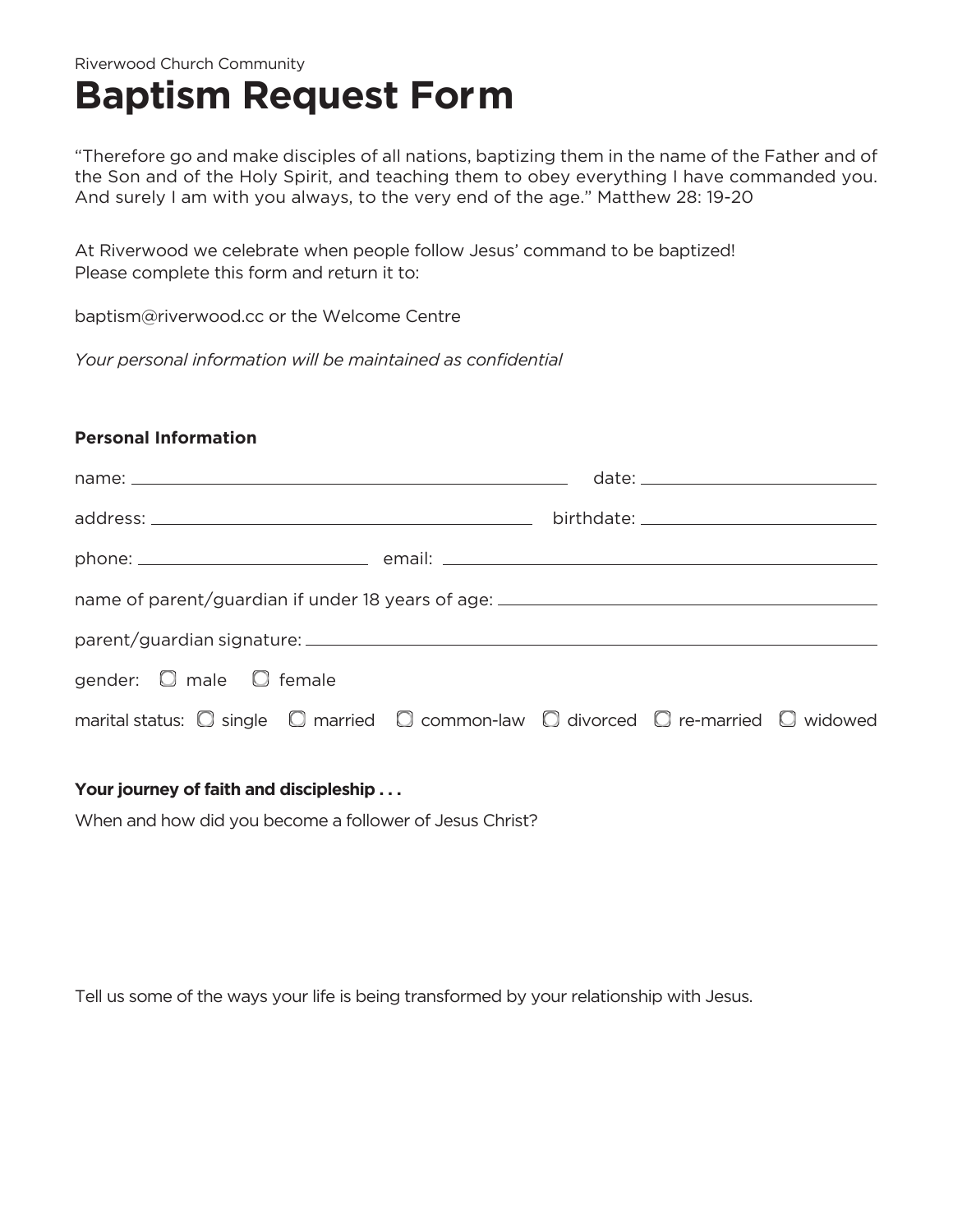Describe your day-to-day relationship with God:

| How do you want to grow in your faith and use your God-given gifts? |  |  |  |
|---------------------------------------------------------------------|--|--|--|
|---------------------------------------------------------------------|--|--|--|

| Your journey with Riverwood      |                                                                               |  |  |
|----------------------------------|-------------------------------------------------------------------------------|--|--|
|                                  | Do you attend Riverwood regularly? $\Box$ yes $\Box$ no If yes, for how long? |  |  |
| Which is your Worship Community? |                                                                               |  |  |
|                                  | C Factory 5:15 C Factory 9:15 C Warehouse 9:15 C Firehall 10:15               |  |  |
|                                  | $\Box$ Factory 11:15 $\Box$ Warehouse 11:15 $\Box$ African Worship Community  |  |  |

How connected are you at Riverwood? *(e.g., hardly know anyone, have a few friends that attend, know a lot of people)*

| Are you in a small group? $\Box$ yes $\Box$ no  |  |  |
|-------------------------------------------------|--|--|
| If yes, name of the leader:                     |  |  |
| If no, are you interested? $\Box$ yes $\Box$ no |  |  |

Are there any discipleship opportunities at Riverwood you would like to know about? *(e.g., Alpha, Refuge, Marriage SG Network, MOMS Network, Support Small Groups, etc.)*